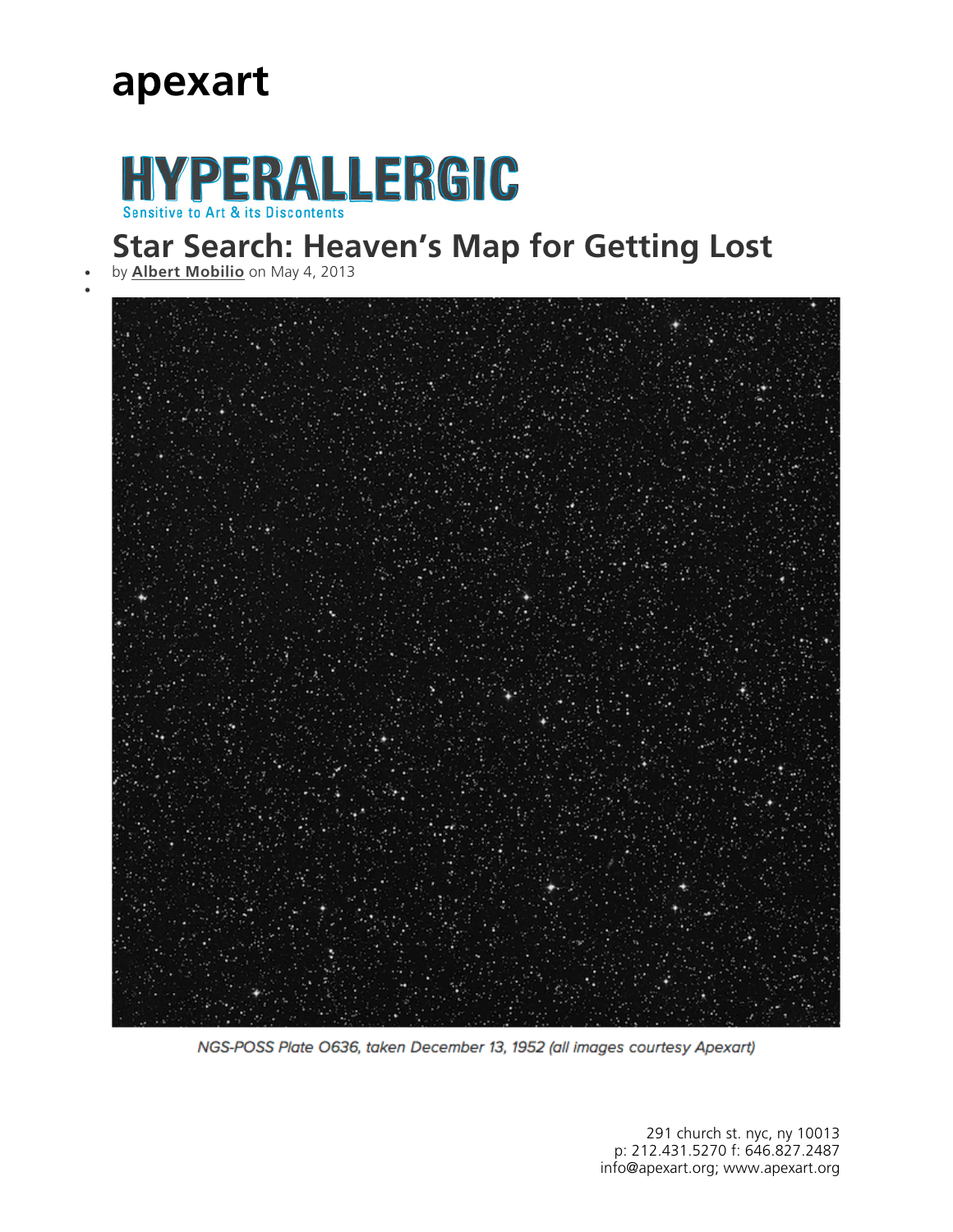## **apexart**

"Billions and billions of stars." Carl Sagan's awestruck if indeterminate census of the universe became a comic catchphrase in the wake of his 1980s PBS series *Cosmos*. Johnny Carson would intone the line, exaggerating the astrophysicist's sing-songish repetition of*billions* and we'd laugh. Not because Sagan's estimate was so low (estimates currently put the figure at between 10 sextillion and 1 septillion), but in part because the mere idea of billions of suns and consequent solar systems like our own is a patently impossible notion to comprehend. Contemplating god (as a bearded chap on a throne or some vague organizing "force) is water off a duck compared to the mental rearrangements required by the proposition that everyone alive and who has ever lived amounts to nothing more than a mote of cosmic dust. Now that's hilarious.



Edwin Hubble at Palomar Observatory's 48-in. Oschin Schmidt telescope, c. 1948 (click to enlarge)

In the early 1950s astronomers at the Palomar Observatory in California, including Edward Hubble, embarked on an ambitious project — to create a complete photographic survey of the sky a nine year effort that was funded — given its longstanding interest in cartography — by The National Geographic Society. The original glass plates represented the most advanced photographic technology of the time; they were exposed for long periods in order to capture objects well outside the range of human vision. Prints made from the negative plates (they show the sky as white space and stars as black pinpoints), which are currently on view at Apexart, look nothing like the nighttime sky. Instead, it's the empyrean perhaps as seen on another planet where either the sky is the color of snow or the resident life forms process photons differently.

Writer and filmmaker Greg Allen, who sought out the images, has tightly packed an entire wall of

gallery with the plates, assembling them to evoke a sense of vastness. Only a small portion of the more than 900 images that were produced for The Palomar Observatory Sky Survey are on display, but the overall effect is still overwhelming. Billions of stars (surely not septillions) can be only hinted at; peering closely at any one print reveals uncountable black points. Stepping back to take in the entire wall — floor to ceiling — gives the viewer a bracing sense of what facing down even a piece of the universe might be like. A smudge is a galaxy. Each microscopic speck is a sun, one probably larger than ours, its own populous family of planets wheeling around it; whole worlds — mythologies, evolutions, geologies, monarchies, and languages — about which we know nothing more than this atom-like freckle. And, to those beings perusing some sky atlas light years away, vice versa.